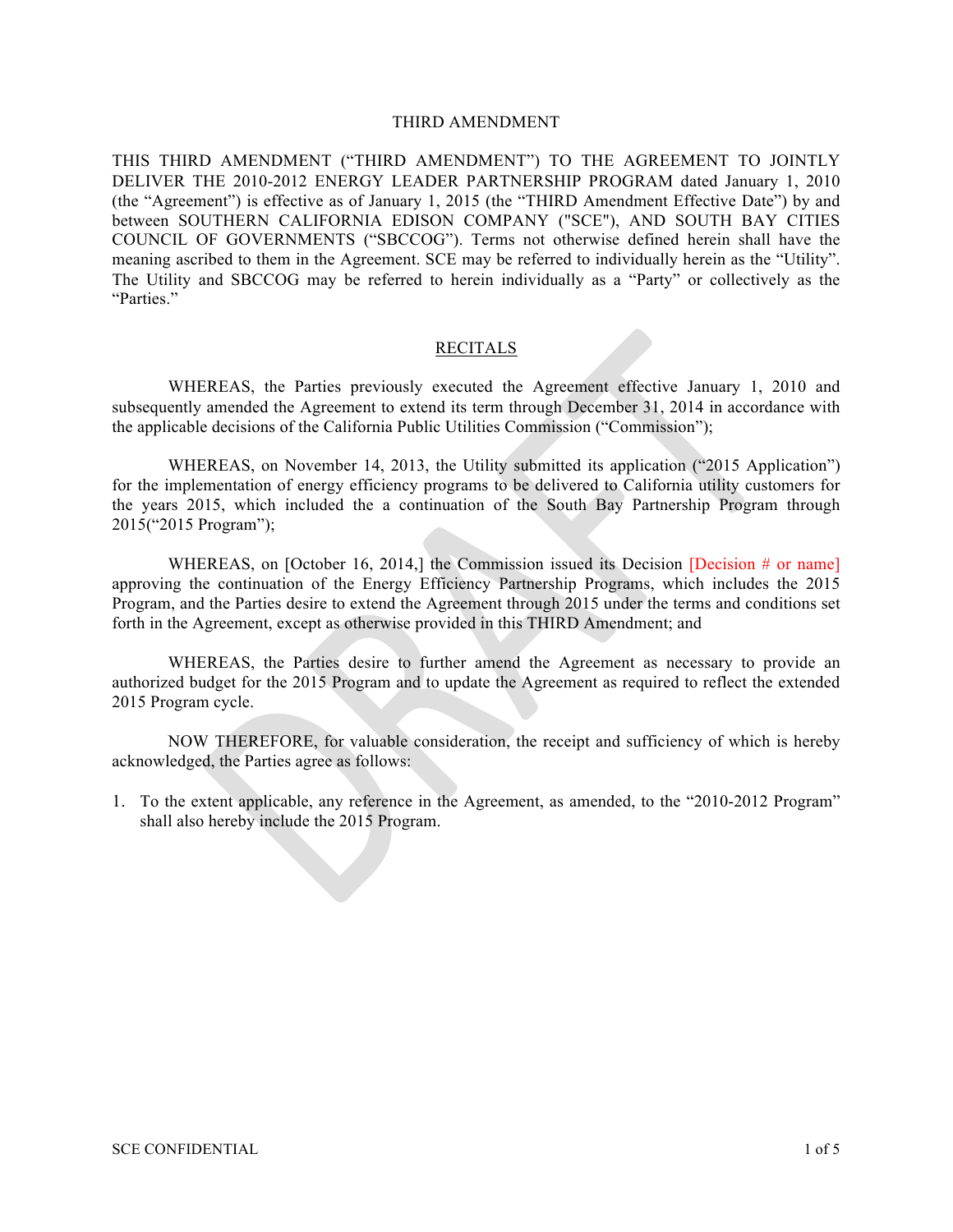2. Section 11 of the Agreement is hereby deleted in its entirety and replaced with the following:

### 11. END DATE FOR PROGRAM AND ADMINISTRATIVE ACTIVITIES

Unless this Agreement is terminated pursuant to Section 25 below, or unless otherwise agreed to by the Parties or so ordered by the Commission, the Parties shall complete all Program Administrative activities (as defined in the PIP) and all reporting requirements by no later than March 31, 2016, and all Direct Implementation and Marketing & Outreach activities by no later than December 31, 2015.

3. Section 12 of the Agreement is hereby deleted in its entirety and replaced with the following:

### 12. FINAL INVOICES

SBCCOG must submit final invoices to the Utility no later than March 31, 2016.

4. Section 25.1 of the Agreement is hereby deleted in its entirety and replaced with the following:

25.1 Term. This Agreement shall be effective as of the Effective Date. Subject to Section 37, the Agreement shall continue in effect until June 30, 2016 unless otherwise terminated in accordance with the provisions of Section 25.2 or 30 below.

5. Section 26 of the Agreement is hereby deleted in its entirety and replaced with the following:

#### 26. WRITTEN NOTICES

Any written notice, demand or request required or authorized in connection with this Agreement, shall be deemed properly given if delivered in person or sent by facsimile, nationally recognized overnight courier, or first class mail, postage prepaid, to the address specified below, or to another address specified in writing by a Party as follows:

South Bay Cities Council of Governments Jacki Bacharach Executive Director 20285 S Western Ave, Suite 100 Torrance, CA 90501

SCE:

Southern California Edison Company Scot Mann, Program Manager 1515 Walnut Grove Avenue Rosemead, CA 91770

Notices shall be deemed received (a) if personally or hand-delivered, upon the date of delivery to the address of the person to receive such notice if delivered before 5:00 p.m. PST (or PDT, as applicable), or otherwise on the Business Day following personal delivery; (b) if mailed, three (3) Business Days after the date the notice is postmarked;  $(c)$  if by facsimile, upon electronic confirmation of transmission, followed by telephone notification of transmission by the noticing Party; or (d) if by overnight courier, on the Business Day following delivery to the overnight courier within the time limits set by that courier for next-day delivery.

6. This THIRD Amendment may be executed in one or more counterparts, each of which shall be deemed to be an original, but all of which together shall be deemed to be one and the same instrument.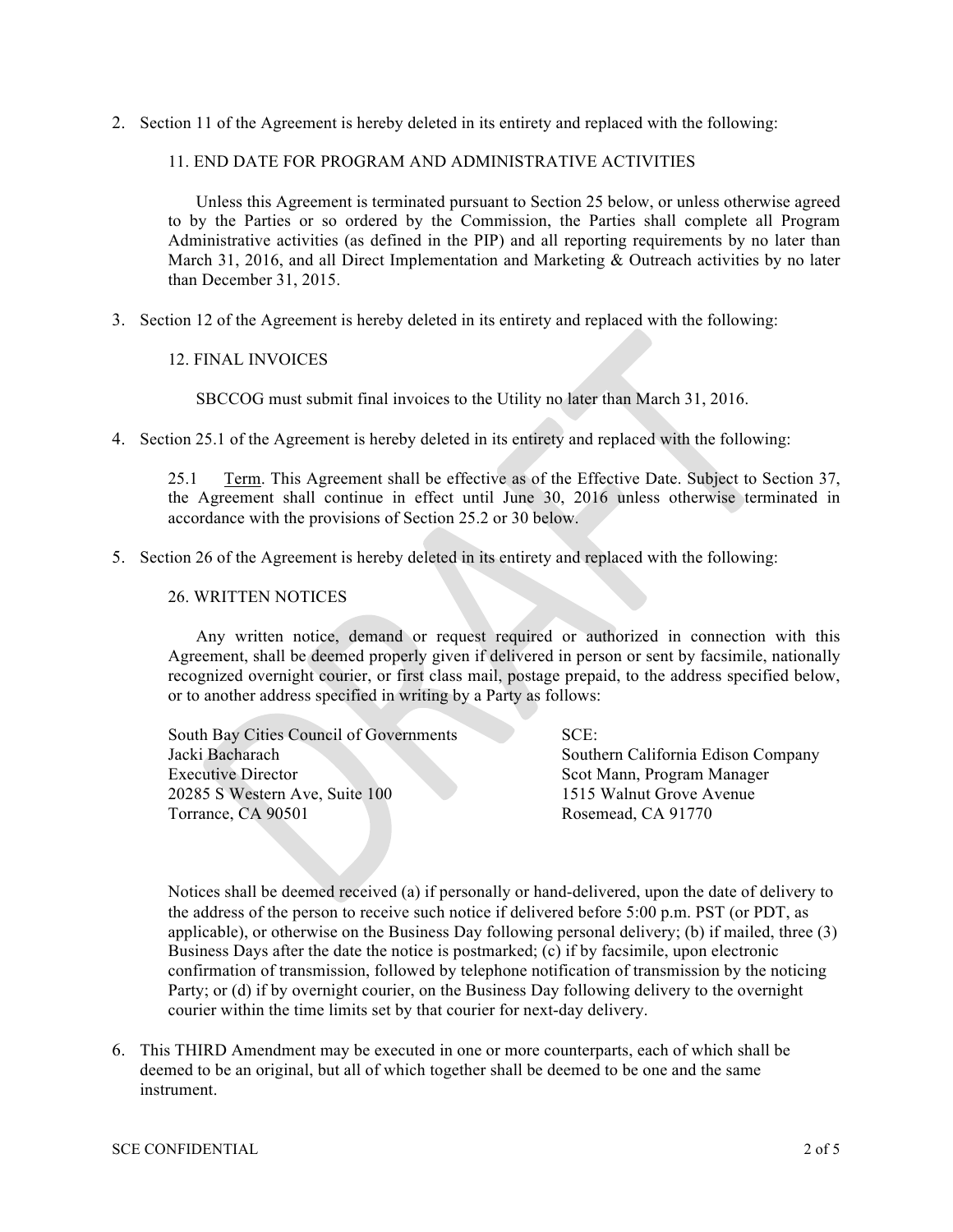- 7. Exhibit B-1 and B-2 (ENERGY LEADER PARTNERSHIP PROGRAM 2010-12 GOALS & PARTNER BUDGET) of the Agreement are hereby deleted in their entirety and replaced with the version of Exhibit B-1 (ENERGY LEADER PARTNERSHIP PROGRAM 2015 GOALS & PARTNER BUDGET FOR SOUTH BAY PARTNERSHIP attached to this THIRD Amendment, which attached versions are incorporated herein by reference and made a part of the Agreement.
- 8. General. From and after the THIRD Amendment Effective Date, any reference to the Agreement contained in any notice, request, certificate or other instrument, document or agreement shall be deemed to mean the Agreement, as amended by any prior amendments to the Agreement, and this THIRD Amendment. In the event of any conflict between the Agreement, as amended, and this THIRD Amendment, this THIRD Amendment shall prevail. All remaining provisions of the Agreement shall remain unchanged and in full force and effect. Each party is fully responsible for ensuring that the person signing this THIRD Amendment on that party's behalf has the requisite legal authority to do so.

[SIGNATURES FOLLOW ON NEXT PAGE]

IN WITNESS WHEREOF, the Parties hereto have caused this THIRD Amendment to be executed by their duly authorized representatives as of the THIRD Amendment Effective Date.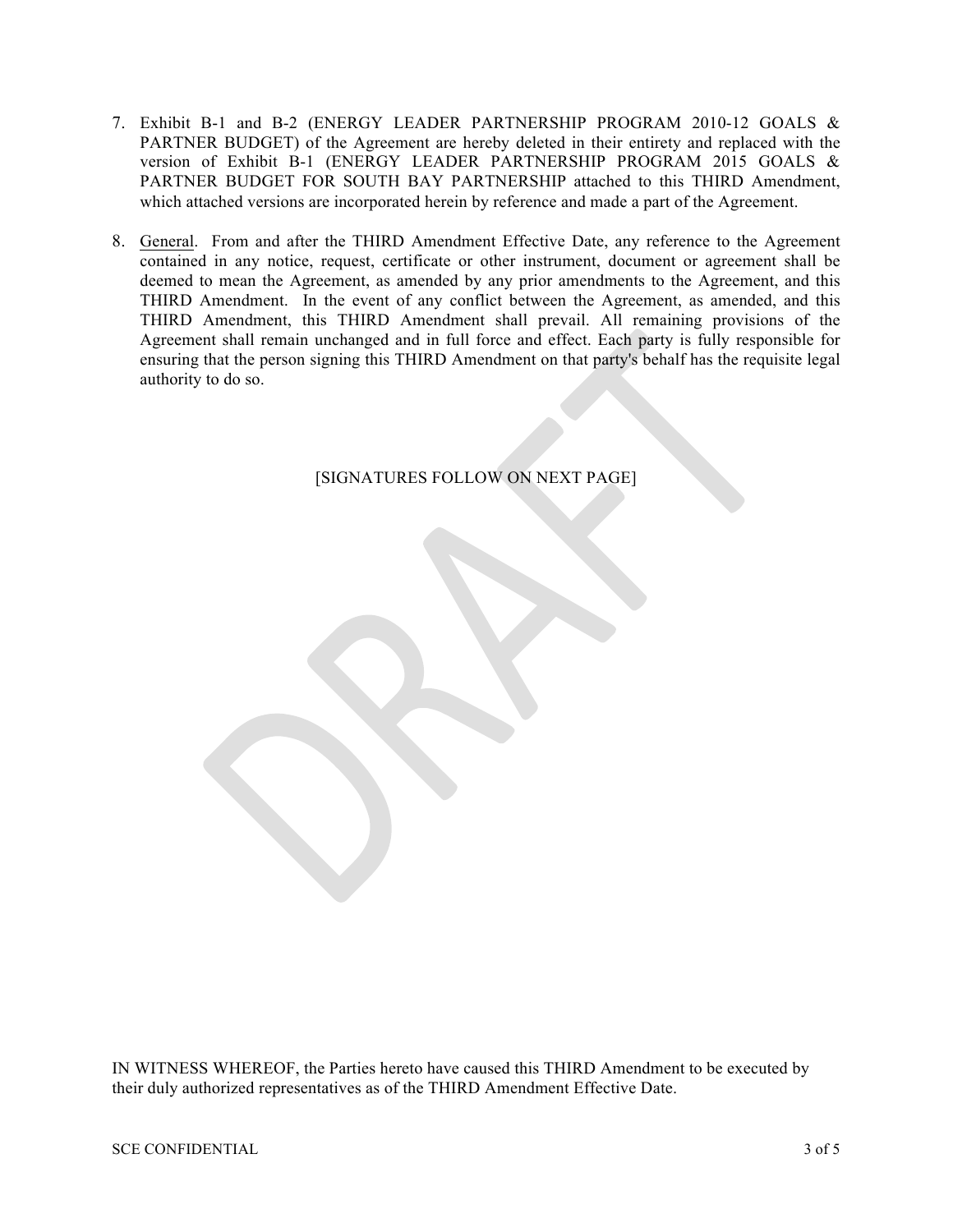**South Bay Cities Council of Governments:**

## **SBCCOG**

**By: \_\_\_\_\_\_\_\_\_\_\_\_\_\_\_\_\_\_\_\_\_\_\_\_\_\_\_\_ Name Printed: James F. Goodhart Title: Chair Date: \_\_\_\_\_\_\_\_\_\_\_\_\_\_**

**SCE:**

# **SOUTHERN CALIFORNIA EDISON COMPANY**

**By: \_\_\_\_\_\_\_\_\_\_\_\_\_\_\_\_\_\_\_\_\_\_\_\_\_\_\_\_\_**

**Name Printed: Kevin Payne Title: Senior Vice President, Customer Service Date: \_\_\_\_\_\_\_\_\_\_\_\_\_\_**